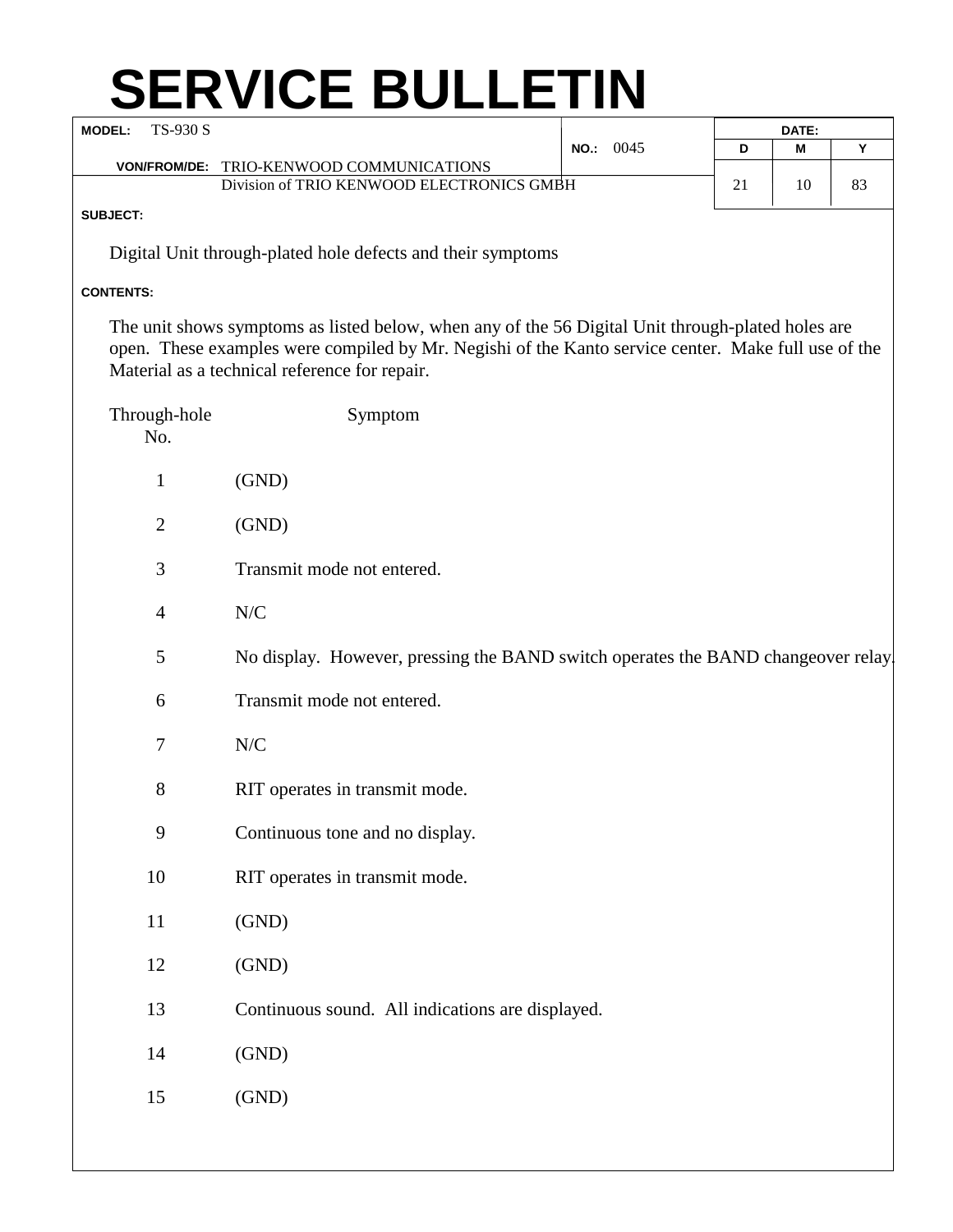## **SERVICE BULLETIN**

| <b>MODEL:</b> | TS-930 S                                 |                                                                                                                                      | NO.: 0045 | DATE: |             |    |  |
|---------------|------------------------------------------|--------------------------------------------------------------------------------------------------------------------------------------|-----------|-------|-------------|----|--|
|               |                                          |                                                                                                                                      |           | D     | Μ           | Υ  |  |
|               | <b>VON/FROM/DE:</b>                      | TRIO-KENWOOD COMMUNICATIONS                                                                                                          |           |       |             |    |  |
|               |                                          | Division of TRIO KENWOOD ELECTRONICS GMBH                                                                                            |           | 21    | 10          | 83 |  |
| 16 & 17       |                                          | No display, display disappears when main dial is turned, or display appears when main<br>dial is turned (when nothing is displayed). |           |       |             |    |  |
|               | 18                                       | Turning the main dial generates an abnormal sound. The abnormal sound increases as<br>the receive frequency is approached.           |           |       |             |    |  |
|               | 19                                       | No display. However, 80.888.8 .88 is displayed when connector (9                                                                     |           |       | is removed. |    |  |
|               | 20                                       | No display or 54.444.4 is displayed.                                                                                                 |           |       |             |    |  |
|               | 21<br>36.222.2 or 14.444.4 is displayed. |                                                                                                                                      |           |       |             |    |  |
|               | 22                                       | RIT-1.1 kHz is displayed when an odd numbered frequency is displayed.                                                                |           |       |             |    |  |
|               | 23                                       | Only the 'g' segment of the display lights; "-"                                                                                      |           |       |             |    |  |
|               | 24                                       |                                                                                                                                      |           |       |             |    |  |
|               | 25                                       |                                                                                                                                      |           |       |             |    |  |
|               | 26                                       | No display or only segments "egf" light. "1-"                                                                                        |           |       |             |    |  |
| 27 & 28       |                                          | The main dial and UP and DOWN switches do not operate.                                                                               |           |       |             |    |  |
|               | 29                                       |                                                                                                                                      |           |       |             |    |  |
|               | 30                                       | Only segments "g, DP" light.                                                                                                         |           |       |             |    |  |
|               | 31                                       | Many analog pointers light. The brightness of the pointers varies widely.                                                            |           |       |             |    |  |
|               | 32                                       | All 'g' segments light. "----- "                                                                                                     |           |       |             |    |  |
|               | 33                                       | The "DP" segment remains continuously it.                                                                                            |           |       |             |    |  |
|               | 34                                       | Analog values from 0 to 700 are displayed, but values from 700 to 1000 are not.                                                      |           |       |             |    |  |
|               | 35                                       | Segments "b,g" only are not displayed. Some of the analog pointers do not light.                                                     |           |       |             |    |  |
|               | 36                                       |                                                                                                                                      |           |       |             |    |  |
|               | 37                                       | No display because UL.                                                                                                               |           |       |             |    |  |
|               |                                          |                                                                                                                                      |           |       |             |    |  |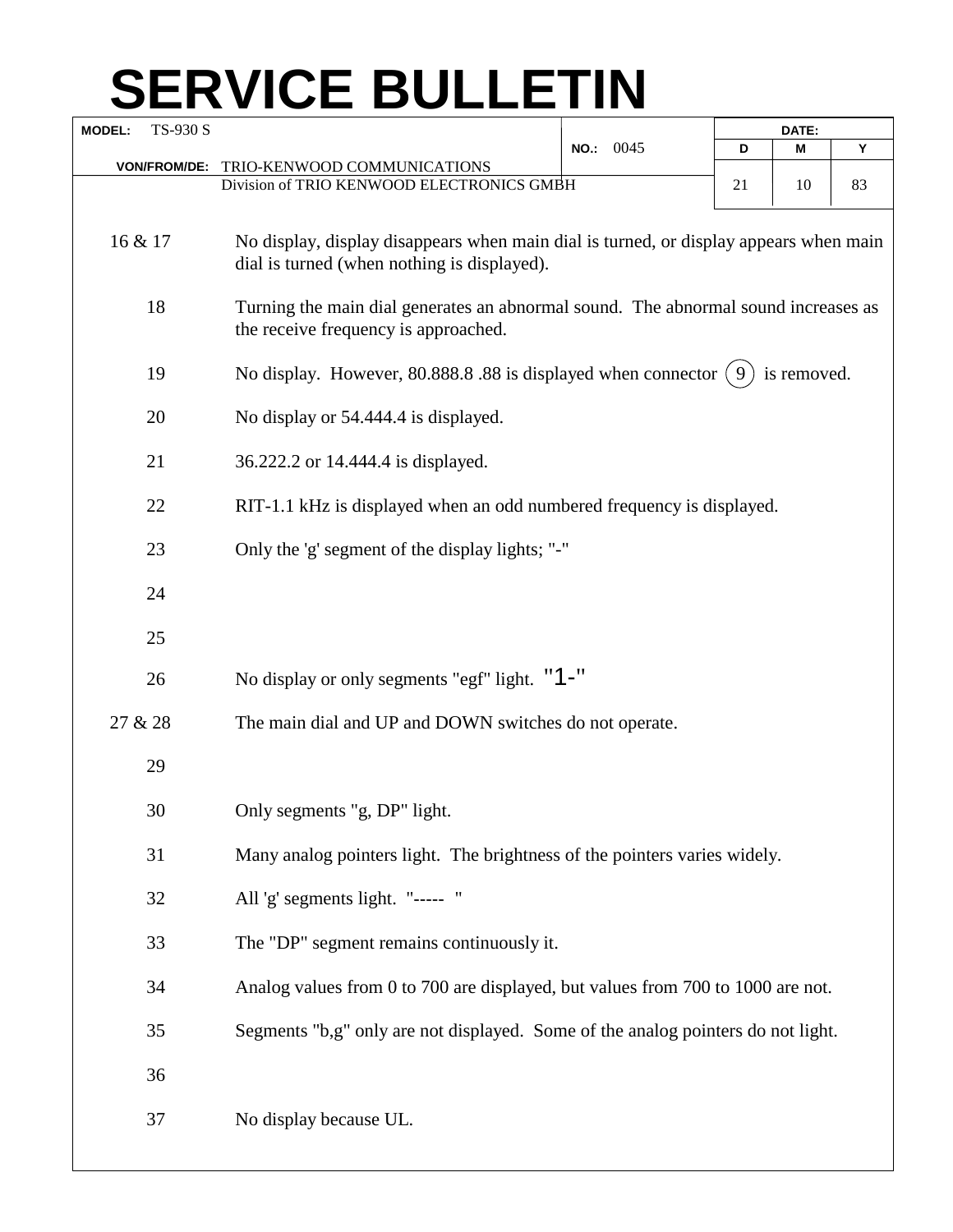## **SERVICE BULLETIN**

| TS-930 S<br><b>MODEL:</b> |                     |                                                                                                                              |           | DATE: |    |    |
|---------------------------|---------------------|------------------------------------------------------------------------------------------------------------------------------|-----------|-------|----|----|
|                           |                     |                                                                                                                              | NO.: 0045 | D     | M  | Υ  |
|                           | <b>VON/FROM/DE:</b> | TRIO-KENWOOD COMMUNICATIONS                                                                                                  |           |       |    |    |
|                           |                     | Division of TRIO KENWOOD ELECTRONICS GMBH                                                                                    |           | 21    | 10 | 83 |
|                           | 38                  | No display, continuous tone.                                                                                                 |           |       |    |    |
|                           |                     |                                                                                                                              |           |       |    |    |
|                           | 39                  | Three digits of values are not displayed                                                                                     |           |       |    |    |
|                           | 40                  | ex. 14.XXX.5                                                                                                                 |           |       |    |    |
|                           | 41                  |                                                                                                                              |           |       |    |    |
|                           | 42                  |                                                                                                                              |           |       |    |    |
|                           | 43                  |                                                                                                                              |           |       |    |    |
|                           | 44                  |                                                                                                                              |           |       |    |    |
|                           | 45                  |                                                                                                                              |           |       |    |    |
|                           | 46                  |                                                                                                                              |           |       |    |    |
|                           | 47                  |                                                                                                                              |           |       |    |    |
|                           |                     |                                                                                                                              |           |       |    |    |
|                           | 48                  | (The main dial does not operate.) 14.000.0 is displayed. Turning on the RIT switch<br>displayes 14.100.00.                   |           |       |    |    |
|                           | 49                  | Continuous tone. Display is locked, RIT is turned ON and 14.001.4 is continuously<br>displayed. Transmission in no possible. |           |       |    |    |
|                           | 50                  | Frequency varies.                                                                                                            |           |       |    |    |
|                           | 51                  | As if scanning were being performed. Transmission is possible.                                                               |           |       |    |    |
|                           | 52                  |                                                                                                                              |           |       |    |    |
|                           | 53                  |                                                                                                                              |           |       |    |    |
|                           | 54                  |                                                                                                                              |           |       |    |    |
|                           | 55                  |                                                                                                                              |           |       |    |    |
|                           | 56                  |                                                                                                                              |           |       |    |    |
|                           |                     |                                                                                                                              |           |       |    |    |
|                           |                     |                                                                                                                              |           |       |    |    |
|                           |                     |                                                                                                                              |           |       |    |    |